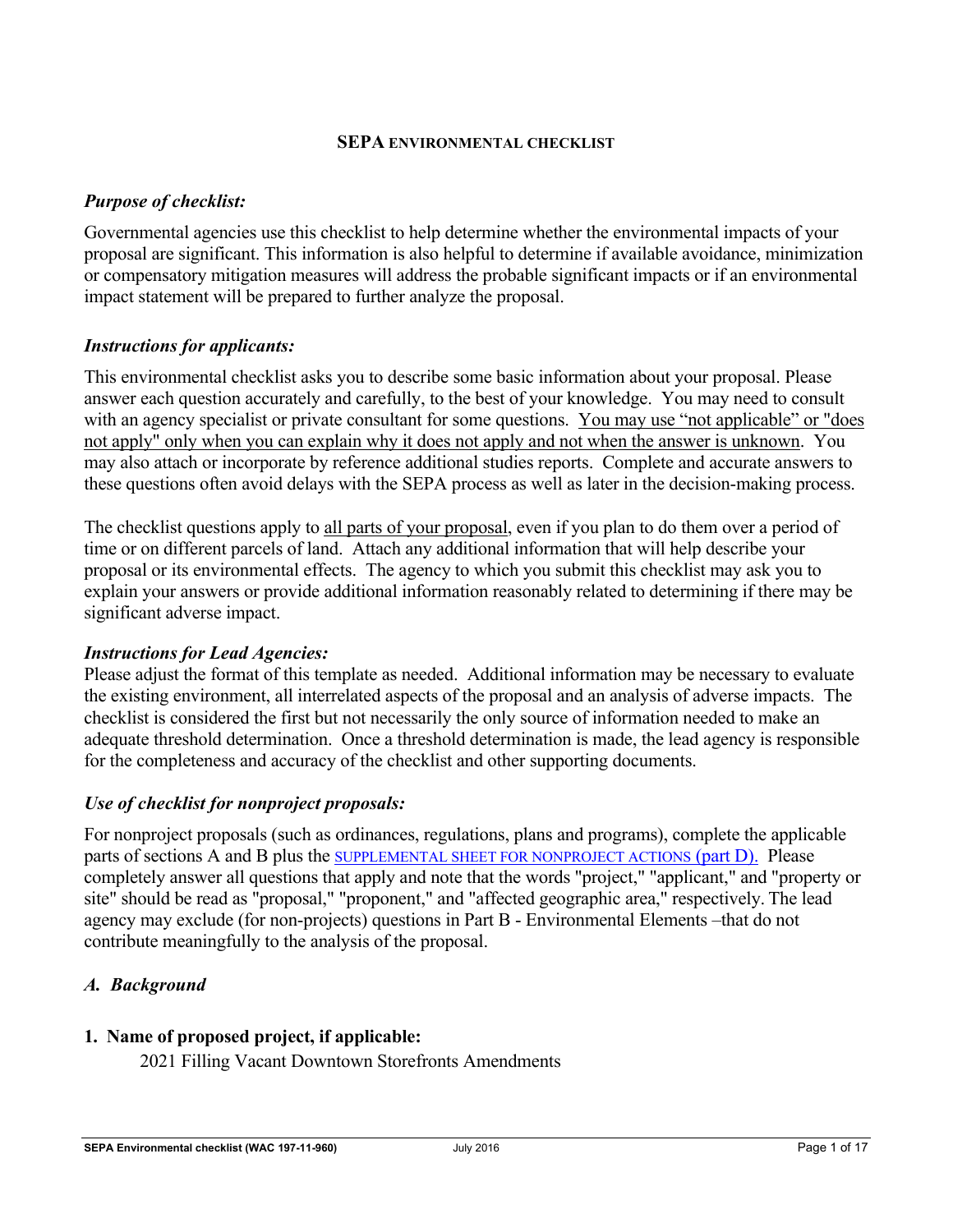## **2. Name of applicant:**

Seattle Department of Construction and Inspections

#### **3. Address and phone number of applicant and contact person:**

 Seattle Department of Construction and Inspections 700 5th Avenue, Suite 2000 Seattle, WA 98104 Contact person: Mike Podowski

#### **4. Date checklist prepared:**

July 29, 2021

#### **5. Agency requesting checklist:**

Seattle Department of Construction and Inspections

**6. Proposed timing or schedule (including phasing, if applicable):**  Mid-year 2021.

**7. Do you have any plans for future additions, expansion, or further activity related to or connected with this proposal? If yes, explain.** 

No.

## **8. List any environmental information you know about that has been prepared, or will be prepared, directly related to this proposal.**

None except this environmental checklist.

## **9. Do you know whether applications are pending for governmental approvals of other proposals directly affecting the property covered by your proposal? If yes, explain.**  None.

## **10. List any government approvals or permits that will be needed for your proposal, if known.**

Approval of the proposal by the Mayor and City Council.

**11. Give brief, complete description of your proposal, including the proposed uses and the size of the project and site. There are several questions later in this checklist that ask you to describe certain aspects of your proposal. You do not need to repeat those answers on this page. (Lead agencies may modify this form to include additional specific information on project description.)** 

Adoption of Council Bill 120121 as amended by the City Council is a non-project proposal that would update and amend various provisions of the Land Use Code. City departments including Department of Neighborhoods and Department of Constructions and Inspections are recommending land use legislation to add more flexibility for uses allowed to occupy storefronts Downtown on certain streets where the allowed uses are limited. Due to the COVID 19 virus outbreak downtown has lost many businesses that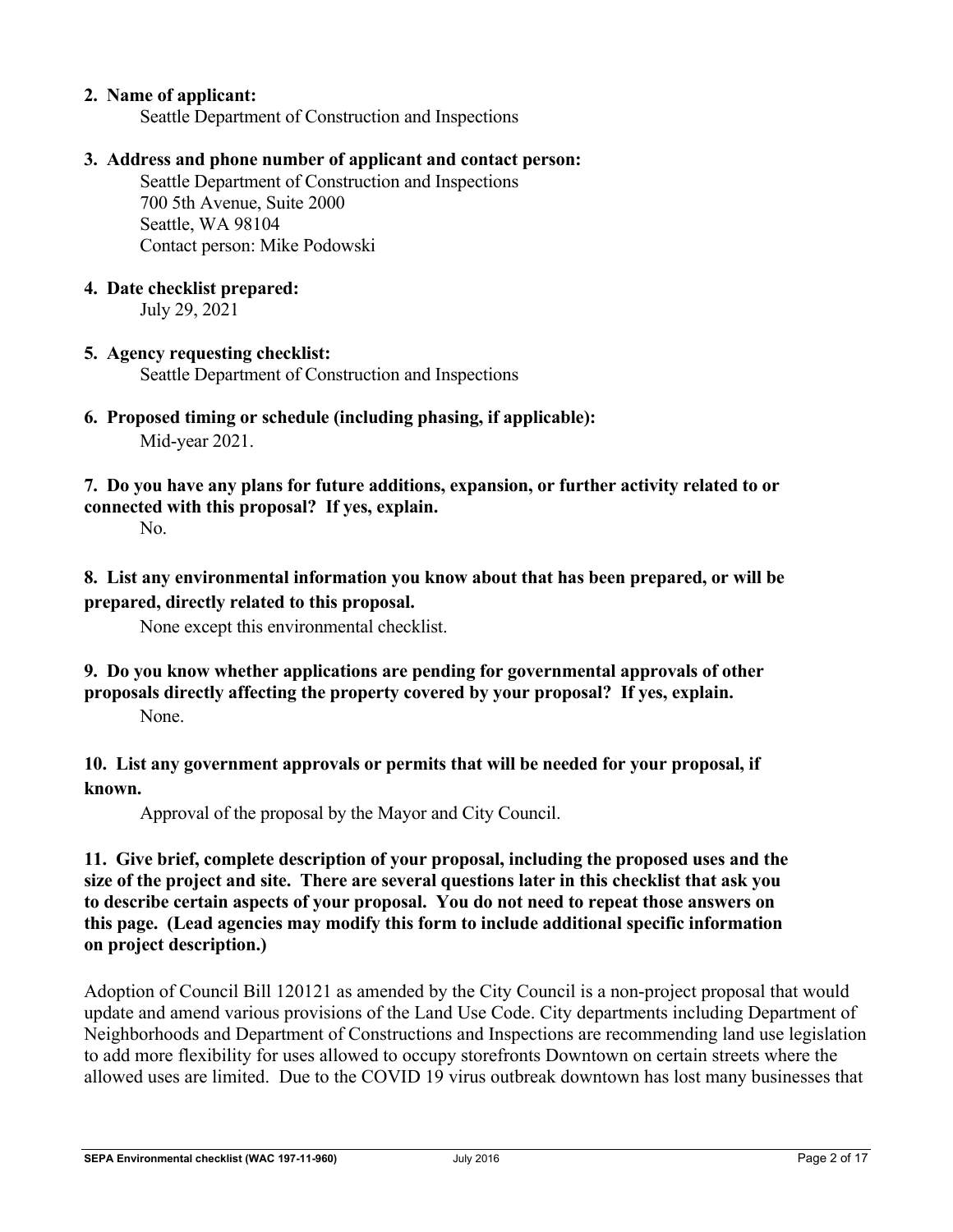relied on office workers, tourists and convention participants. The result is many vacant storefronts, substantially reduced activity on downtown sidewalks, and a general loss in vitality.

SDCI has worked with the Office of Planning and Community Development (OPCD) and the Department of Neighborhoods (DON) on proposed Land Use Code amendments to temporarily expand the types of uses that can locate in downtown storefronts to help fill vacancies and promote active streets. While in place, a property or business owner could apply for a permit to establish a type of use that is not normally allowed. The legislation includes the following:

- 1. **New types of uses at the street level.** Currently, only the most "active" types of uses (e.g., retail and bars/restaurants) and a few types of cultural and community facilities (e.g., libraries and childcare) are allowed at street level downtown. The proposal allows more types of uses, including art installations, co-working spaces, community centers, medical offices and light manufacturing uses, among others. The list of uses is drawn largely from what is allowed in pedestrian-oriented neighborhood business districts elsewhere in the city. While the allowed uses may be slightly less active than the uses currently allowed downtown, they would provide more options to fill empty spaces. To help these new uses to be visually interesting, the tenant's most visual activities are required to occur in the storefront.
- 2. **Temporary flexibility to support recovery.** The ordinance is in place for 12 months, the maximum amount of time allowed under state law for temporary/interim land use regulations that are proposed with a work plan. Environmental review of the proposed legislation to fulfill SEPA requirements, in this case, is occurring post-adoption. The ordinance also includes a schedule for the preparation of permanent land use regulations.
- 3. **Duration of permit**. The action treats these permits like any other and allows the use to remain after the temporary rules expire. The permitted uses will become nonconforming, meaning they could stay in perpetuity but not expand at street-level. This would allow a tenant to recuperate over time the costs of obtaining permits and making improvements.
- 4. **Where the temporary flexibility would apply.** The action applies to areas Downtown and in South Lake Union with street-level use restrictions, including the Retail Core (between Virginia and University Streets) and in Belltown (along  $1<sup>st</sup>/2<sup>nd</sup>/3<sup>rd</sup>$  Ave). There is a custom approach for the Special Review District in Pioneer Square to balance preservation, opportunities for recovery in the short term, and lasting economic health:
	- Pioneer Square. The action expands the types of uses allowed as a Special Review, once approved by the Pioneer Square Preservation District (PSPD) Board on a case-by-case basis, including office use subject to size limits. It also clarifies which types of spaces located slightly above or below street-grade may be considered "street-level."
	- **Chinatown/International District (CID).** No changes are proposed in CID. The International Special Review District (ISRD) Board already has broad discretion to review proposed uses on a case-by-case basis.

**12. Location of the proposal. Give sufficient information for a person to understand the precise location of your proposed project, including a street address, if any, and section, township, and range, if known. If a proposal would occur over a range of area, provide the range or boundaries of the site(s). Provide a legal description, site plan, vicinity map, and topographic map, if reasonably available. While you should submit any plans required by**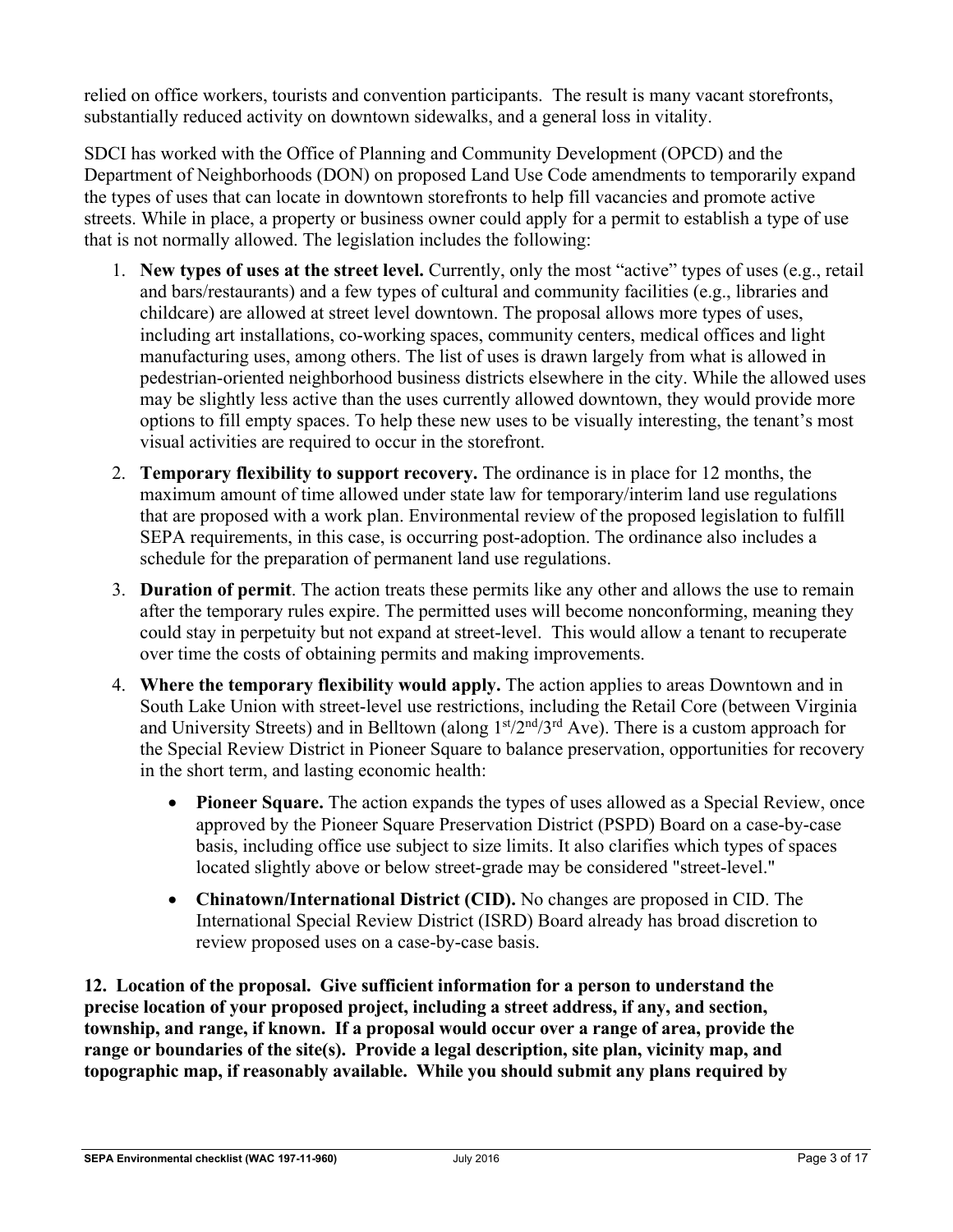#### **the agency, you are not required to duplicate maps or detailed plans submitted with any permit applications related to this checklist.**

 The non-project action will affect areas in the Downtown Urban Center and South Lake Union Urban Center of Seattle.

- *B. Environmental Elements*
- **1.** *Earth*
- **a. General description of the site:**

#### **(circle one): Flat, rolling, hilly, steep slopes, mountainous, other \_\_\_\_\_\_\_\_\_\_\_\_\_**

This non-project action has no particular site. Downtown Seattle includes a range of earth forms, ranging from flat to localized slopes, which have been mostly created by extensive past grading and reshaping of original topography. Many of these are retained by concrete walls or similar abutments that contain the relatively rare areas of land with pervious surfaces.

#### **b. What is the steepest slope on the site (approximate percent slope)?**

 This non-project action has no particular site. A handful of steep slopes, previously altered and largely controlled by manmade features, may be present.

## **c. What general types of soils are found on the site (for example, clay, sand, gravel, peat, muck)? If you know the classification of agricultural soils, specify them and note any agricultural land of long-term commercial significance and whether the proposal results in removing any of these soils.**

 This non-project action has no particular site. Downtown Seattle includes a range of soils, generally influenced by the area's glacial history.

**d. Are there surface indications or history of unstable soils in the immediate vicinity? If so, describe.** 

 This non-project action has no particular site. While isolated locations in Downtown may have records of unstable soils, this fact is not too relevant to the subject of the proposal, which deals with attracting new users for spaces within existing buildings in the urbanized built environment of Downtown Seattle.

## **e. Describe the purpose, type, total area, and approximate quantities and total affected area of any filling, excavation, and grading proposed. Indicate source of fill.**

 This non-project action has no particular site. No particular effects of fill soils are expected.

## **f. Could erosion occur as a result of clearing, construction, or use? If so, generally describe.**

No. This non-project action has no particular site.

## **g. About what percent of the site will be covered with impervious surfaces after project construction (for example, asphalt or buildings)?**

This non-project action has no particular site. The action is not a single project.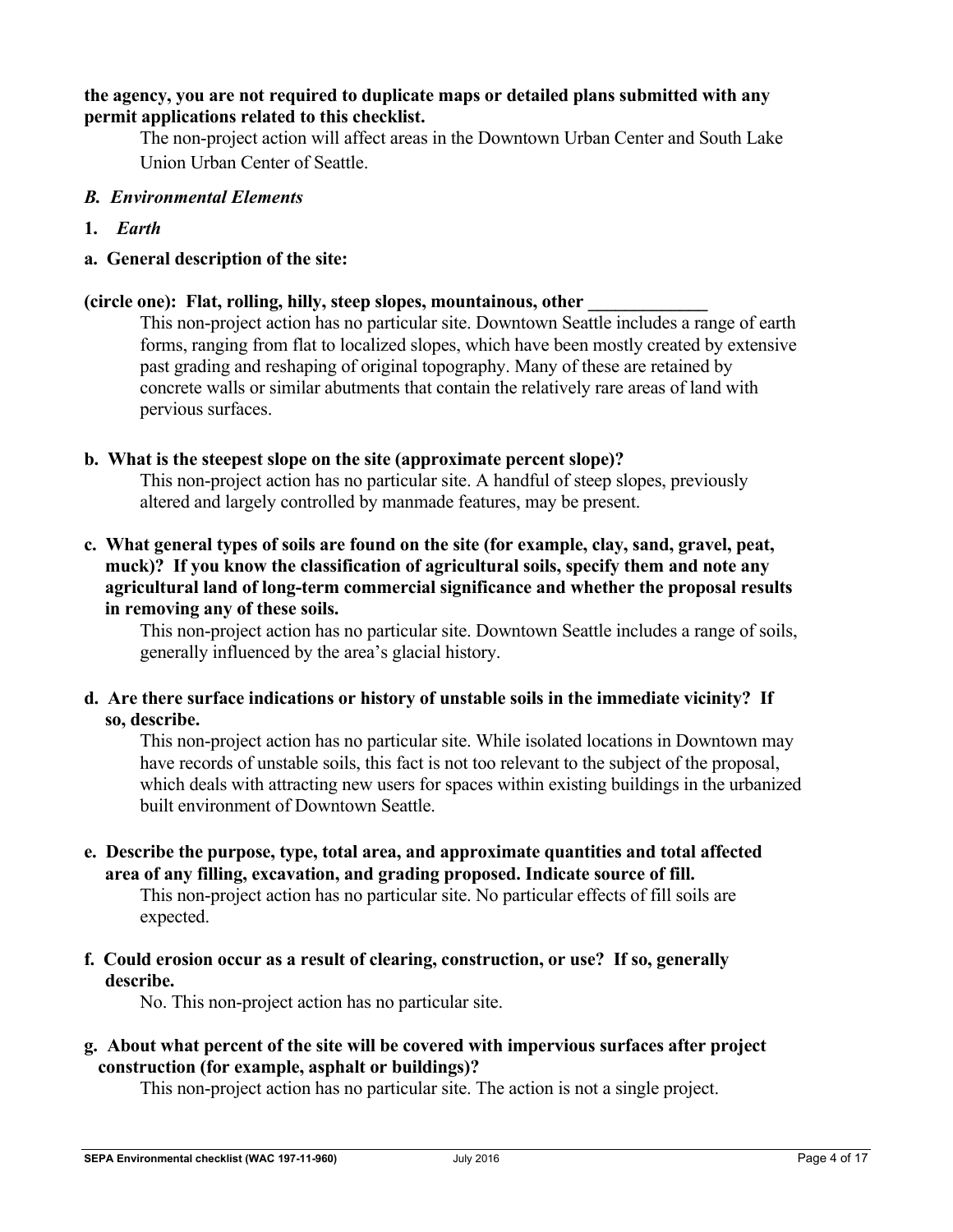- **h. Proposed measures to reduce or control erosion, or other impacts to the earth, if any:**  None proposed.
- *2. Air*
- **a. What types of emissions to the air would result from the proposal during construction, operation, and maintenance when the project is completed? If any, generally describe and give approximate quantities if known.**

 This non-project action has no particular site. The non-project action will not adversely impact construction-phase emissions in a significant manner.

## **b. Are there any off-site sources of emissions or odor that may affect your proposal? If so, generally describe.**

No.

- **c. Proposed measures to reduce or control emissions or other impacts to air, if any:**  None proposed.
- *3. Water*
- **a. Surface Water:** 
	- **1) Is there any surface water body on or in the immediate vicinity of the site (including year-round and seasonal streams, saltwater, lakes, ponds, wetlands)? If yes, describe type and provide names. If appropriate, state what stream or river it flows into.**  Elliott Bay. This non-project action has no particular site.
	- **2) Will the project require any work over, in, or adjacent to (within 200 feet) the described waters? If yes, please describe and attach available plans.**

No. This non-project action has no particular site. Any indirectly related future activity is unlikely to occur within shoreline jurisdiction or need shoreline permits.

**3) Estimate the amount of fill and dredge material that would be placed in or removed from surface water or wetlands and indicate the area of the site that would be affected. Indicate the source of fill material.** 

None. This non-project action has no particular site.

- **4) Will the proposal require surface water withdrawals or diversions? Give general description, purpose, and approximate quantities if known.**  No. This non-project action has no particular site.
- **5) Does the proposal lie within a 100-year floodplain? If so, note location on the site plan.**

This non-project action has no particular site. Areas affected by the non-project action are unlikely to be affected by this proposal.

**6) Does the proposal involve any discharges of waste materials to surface waters? If so, describe the type of waste and anticipated volume of discharge.**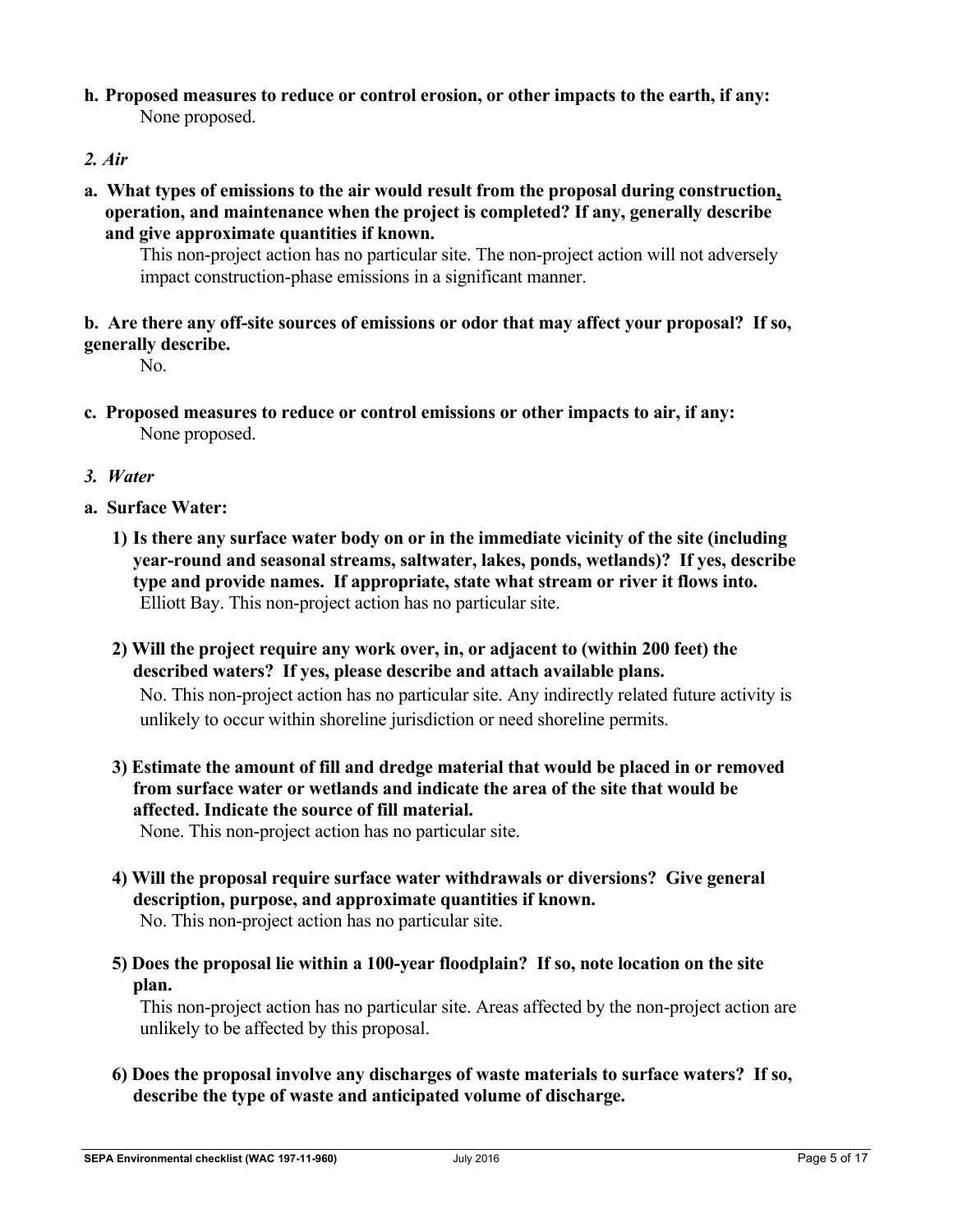No.

## **b. Ground Water:**

- **1) Will groundwater be withdrawn from a well for drinking water or other purposes? If so, give a general description of the well, proposed uses and approximate quantities withdrawn from the well. Will water be discharged to groundwater? Give general description, purpose, and approximate quantities if known.**  No.
- **2) Describe waste material that will be discharged into the ground from septic tanks or other sources, if any (for example: Domestic sewage; industrial, containing the following chemicals. . . ; agricultural; etc.). Describe the general size of the system, the number of such systems, the number of houses to be served (if applicable), or the number of animals or humans the system(s) are expected to serve.**  None.

## **c. Water runoff (including stormwater):**

**1) Describe the source of runoff (including storm water) and method of collection and disposal, if any (include quantities, if known). Where will this water flow? Will this water flow into other waters? If so, describe.** 

This non-project action has no particular site. The non-project action will not cause water runoff. See Section D of this checklist for discussion of potential impact concerns related to the non-project action.

- **2) Could waste materials enter ground or surface waters? If so, generally describe.**  This non-project action has no particular site. No.
- **3) Does the proposal alter or otherwise affect drainage patterns in the vicinity of the site? If so, describe.**

No. This non-project action has no particular site.

## **d. Proposed measures to reduce or control surface, ground, and runoff water, and drainage pattern impacts, if any:**

None proposed.

#### *4. Plants*

- **a. Check the types of vegetation found on the site:** 
	- **\_\_\_\_deciduous tree: alder, maple, aspen, other**
	- **\_\_\_\_evergreen tree: fir, cedar, pine, other**

**\_\_\_\_shrubs** 

**\_\_\_\_grass** 

**\_\_\_\_pasture** 

- **\_\_\_\_crop or grain**
- **\_\_\_\_ Orchards, vineyards or other permanent crops.**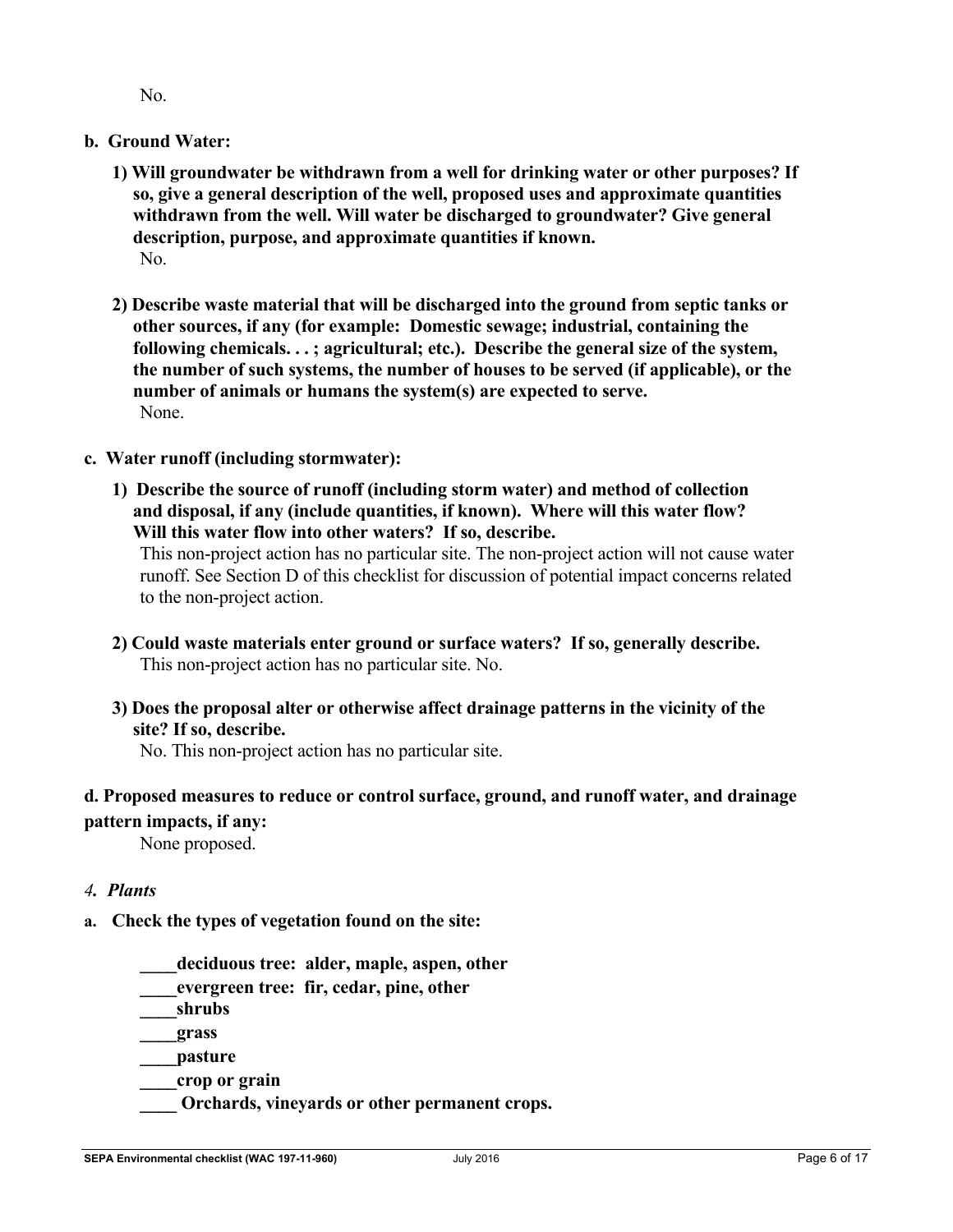wet soil plants: cattail, buttercup, bullrush, skunk cabbage, other

**\_\_\_\_water plants: water lily, eelgrass, milfoil, other** 

## **\_\_\_\_other types of vegetation**

 This non-project action has no particular site. Downtown Seattle is highly developed but includes a modest variety of tree species in park and sidewalk settings, some limited areas in untended mixes of grasses and plants, and some tended landscaped areas.

- **b. What kind and amount of vegetation will be removed or altered?**  None. This non-project action has no particular site.
- **c. List threatened and endangered species known to be on or near the site.**  None known. This non-project action has no particular site.
- **d. Proposed landscaping, use of native plants, or other measures to preserve or enhance vegetation on the site, if any:**

None proposed.

**e. List all noxious weeds and invasive species known to be on or near the site.** 

This non-project action has no particular site. Downtown Seattle includes some variety of noxious weeds and invasive species, but only intermittently due to the highly developed and impervious-surface majority of land coverage.

## *5. Animals*

## **a. List any birds and other animals which have been observed on or near the site or are known to be on or near the site.**

## **Examples include:**

 **birds: hawk, heron, eagle, songbirds, other: mammals: deer, bear, elk, beaver, other:**  fish: bass, salmon, trout, herring, shellfish, other

This non-project action has no particular site. Downtown Seattle has a quite limited range of wildlife species, primarily those animals like birds, squirrels, and rodents that are able to live in dense urban settings.

## **b. List any threatened and endangered species known to be on or near the site.**

None known. This non-project action has no particular site.

## **c. Is the site part of a migration route? If so, explain.**

This non-project action has no particular site. The City of Seattle includes a wide variety of birds. It is possible that migratory birds fly through or near Downtown Seattle, and migratory fish use Elliott Bay on their way to/from water bodies like the Duwamish River.

## **d. Proposed measures to preserve or enhance wildlife, if any:**

None proposed.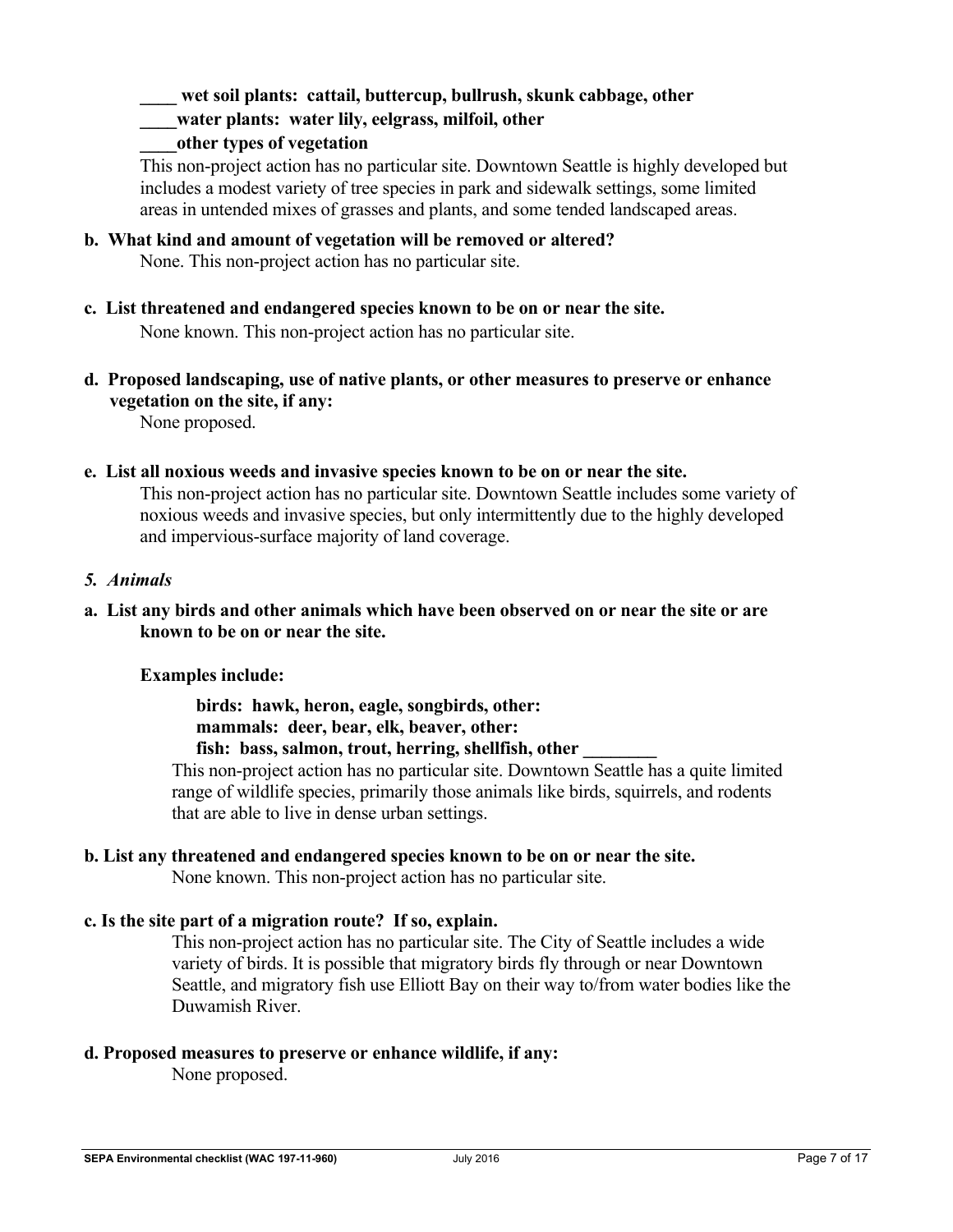#### **e. List any invasive animal species known to be on or near the site.**

None known except typical urban rodent presence. This non-project action has no particular site.

#### *6. Energy and Natural Resources*

**a. What kinds of energy (electric, natural gas, oil, wood stove, solar) will be used to meet the completed project's energy needs? Describe whether it will be used for heating, manufacturing, etc.** 

> This non-project action has no unusual project-specific energy needs. Existing energy sources in existing buildings would likely be re-used by new tenants. See Section D of this checklist for discussion of potential impact concerns related to the non-project action.

**b. Would your project affect the potential use of solar energy by adjacent properties? If so, generally describe.**

> No. This non-project action has no particular project site. This non-project action is not likely to generate new net adverse impacts on the use of solar energy on adjacent properties.

**c. What kinds of energy conservation features are included in the plans of this proposal?**  None. This non-project action is not a project proposal and has no plans for particular energy conservation features, other than unavoidable minimum requirements that would pertain to subject kinds of uses that might occur related to the proposal. See the response to Questions 6.a and 6.b above.

#### *7. Environmental Health*

- **a. Are there any environmental health hazards, including exposure to toxic chemicals, risk of fire and explosion, spill, or hazardous waste, that could occur as a result of this proposal? If so, describe.** 
	- **1) Describe any known or possible contamination at the site from present or past uses.**  The City of Seattle includes a wide variety of sites, some of which include environmental health hazards. Such conditions are regulated by other City and State environmental laws and standards. This non-project action has no particular project site, and would not result in additional environmental health hazards, or be particularly affected by existing contamination of any given site.
	- **2) Describe existing hazardous chemicals/conditions that might affect project development and design. This includes underground hazardous liquid and gas transmission pipelines located within the project area and in the vicinity.**  This non-project action has no particular project site, and would not result in additional hazardous chemicals or related conditions, or likely be significantly affected by existing presence of hazardous substance infrastructure in any given site.
	- **3) Describe any toxic or hazardous chemicals that might be stored, used, or produced during the project's development or construction, or at any time during**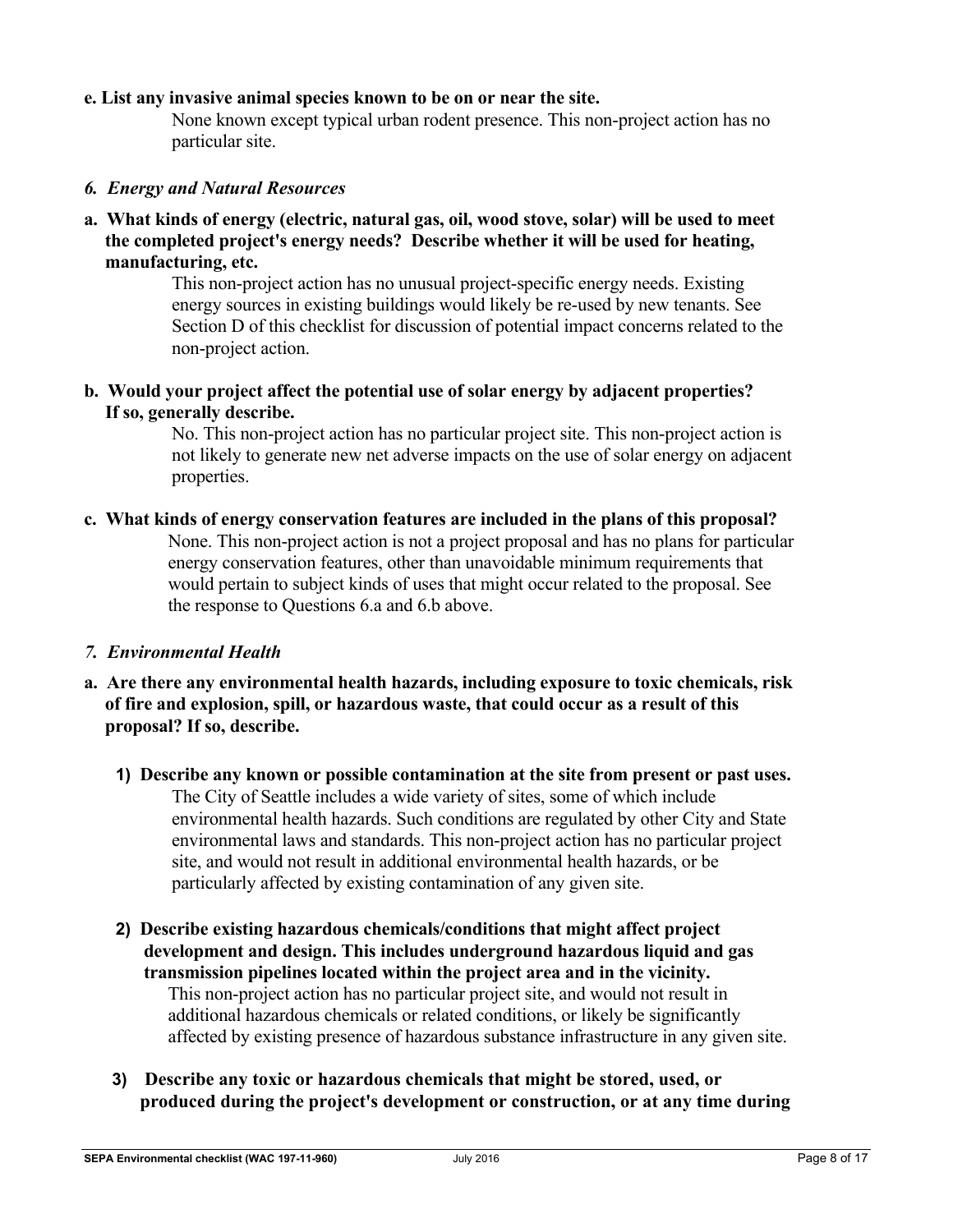#### **the operating life of the project.**

None known. See the response to Question 7.a.2 above.

#### **4) Describe special emergency services that might be required.**

None known. This non-project action has no particular site, and would not likely generate added demands for special emergency services.

**5) Proposed measures to reduce or control environmental health hazards, if any:**  None proposed.

#### *b. Noise*

**1) What types of noise exist in the area which may affect your project (for example: traffic, equipment, operation, other)?** 

The action does not have a particular project site. This non-project action is not likely to be affected by area noise phenomenon.

**2) What types and levels of noise would be created by or associated with the project on a short-term or a long-term basis (for example: traffic, construction, operation, other)? Indicate what hours noise would come from the site.** 

The action does not have a particular project site, and thus no potential for site-based noise impacts. See Section D of this checklist for discussion of potential impact concerns related to the non-project action.

# **3) Proposed measures to reduce or control noise impacts, if any:**

None proposed.

#### *8. Land and Shoreline Use*

**a. What is the current use of the site and adjacent properties? Will the proposal affect current land uses on nearby or adjacent properties? If so, describe.** 

The non-project action has no particular project site. See Section D of this checklist for discussion of potential impact concerns related to the non-project action.

**b. Has the project site been used as working farmlands or working forest lands? If so, describe. How much agricultural or forest land of long-term commercial significance will be converted to other uses as a result of the proposal, if any? If resource lands have not been designated, how many acres in farmland or forest land tax status will be converted to nonfarm or nonforest use?** 

No. The non-project action has no particular project site.

**1) Will the proposal affect or be affected by surrounding working farm or forest land normal business operations, such as oversize equipment access, the application of pesticides, tilling, and harvesting? If so, how:** 

No.

#### **c. Describe any structures on the site.**

The non-project action has no particular project site.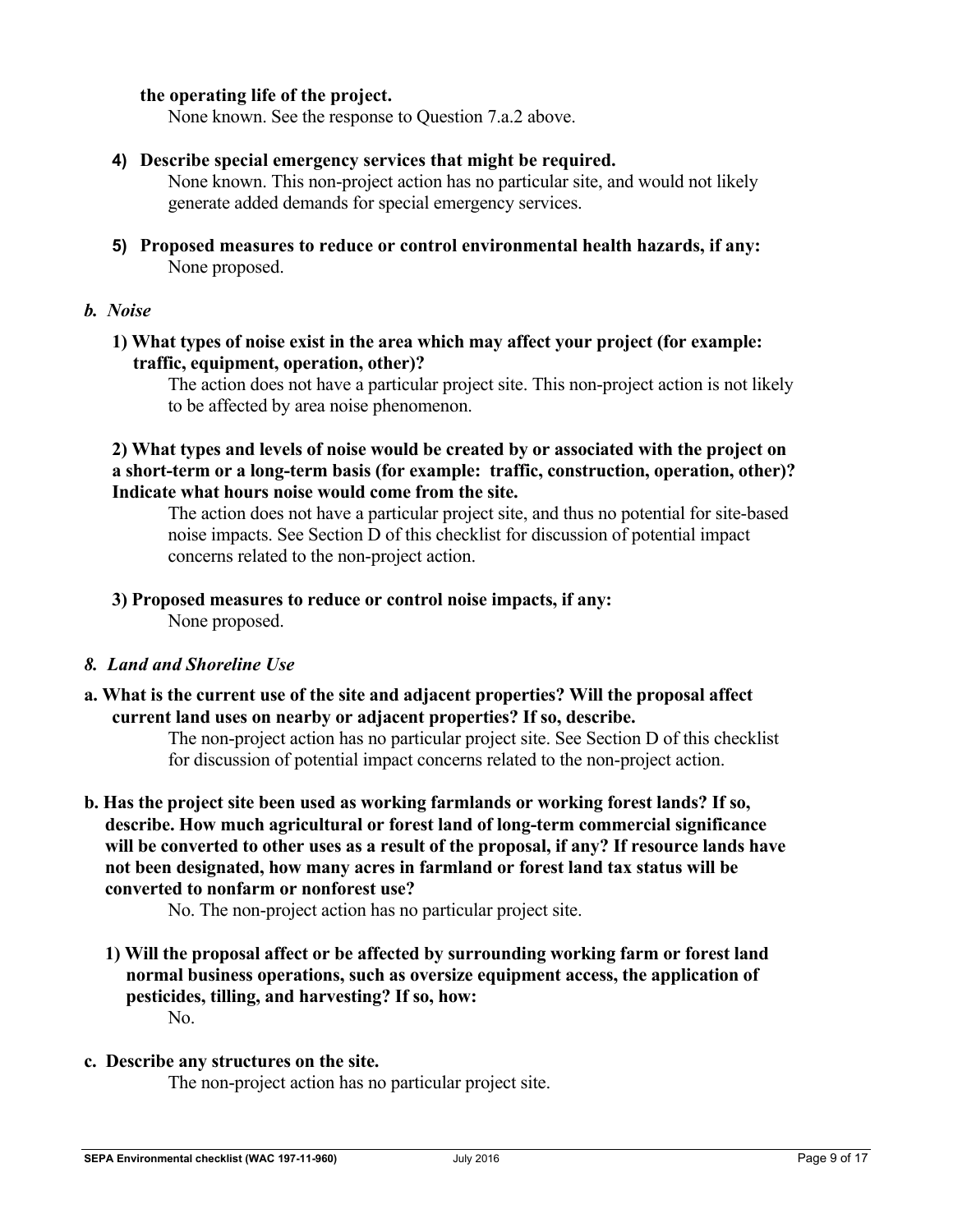## **d. Will any structures be demolished? If so, what?**

 $N_{\Omega}$ 

## **e. What is the current zoning classification of the site?**

This non-project action has no particular project site. Downtown Seattle includes a wide variety of zoning classifications, predominantly within the broad category of Downtown zones that range from the densest office core zones, to retail zones, mixed use zones, and special review district zones relating to Pioneer Square, Chinatown/I.D. and Pike Place Market neighborhoods and districts. South Lake Union includes several zoning designations, including most in Seattle Mixed zones. See Section D of this checklist for discussion of potential impact concerns related to the non-project action.

#### **f. What is the current comprehensive plan designation of the site?**

The non-project action has no particular project site. Downtown Seattle and South Lake Union are entirely within designated Urban Centers, meaning Urban uses.

#### **g. If applicable, what is the current shoreline master program designation of the site?**

The non-project action has no particular project site. While some properties in edge areas of Downtown Seattle and South Lake Union are in shoreline areas, they are relatively less likely to be affected by the action than other centrally located parts of Downtown and South Lake Union. Where present, the shoreline master program designation in Downtown is predominantly Urban Harborfront.

## **h. Has any part of the site been classified as a critical area by the city or county? If so, specify.**

The non-project action has no particular project site. Downtown Seattle and South Lake Union include a variety of sites incidentally located within environmentally critical areas. But few if any of these pertain to properties potentially affected by this proposal. See Section D for more discussion of this non-project action.

## **i. Approximately how many people would reside or work in the completed project?**

The non-project action has no particular project site. The action relates to attracting new users with new employees, or attracting reopening of existing businesses, meaning it is likely to increase employment presence in Downtown Seattle and South Lake Union.

## **j. Approximately how many people would the completed project displace?**  None.

**k. Proposed measures to avoid or reduce displacement impacts, if any:**  None.

# **L. Proposed measures to ensure the proposal is compatible with existing and projected land uses and plans, if any:**

None proposed.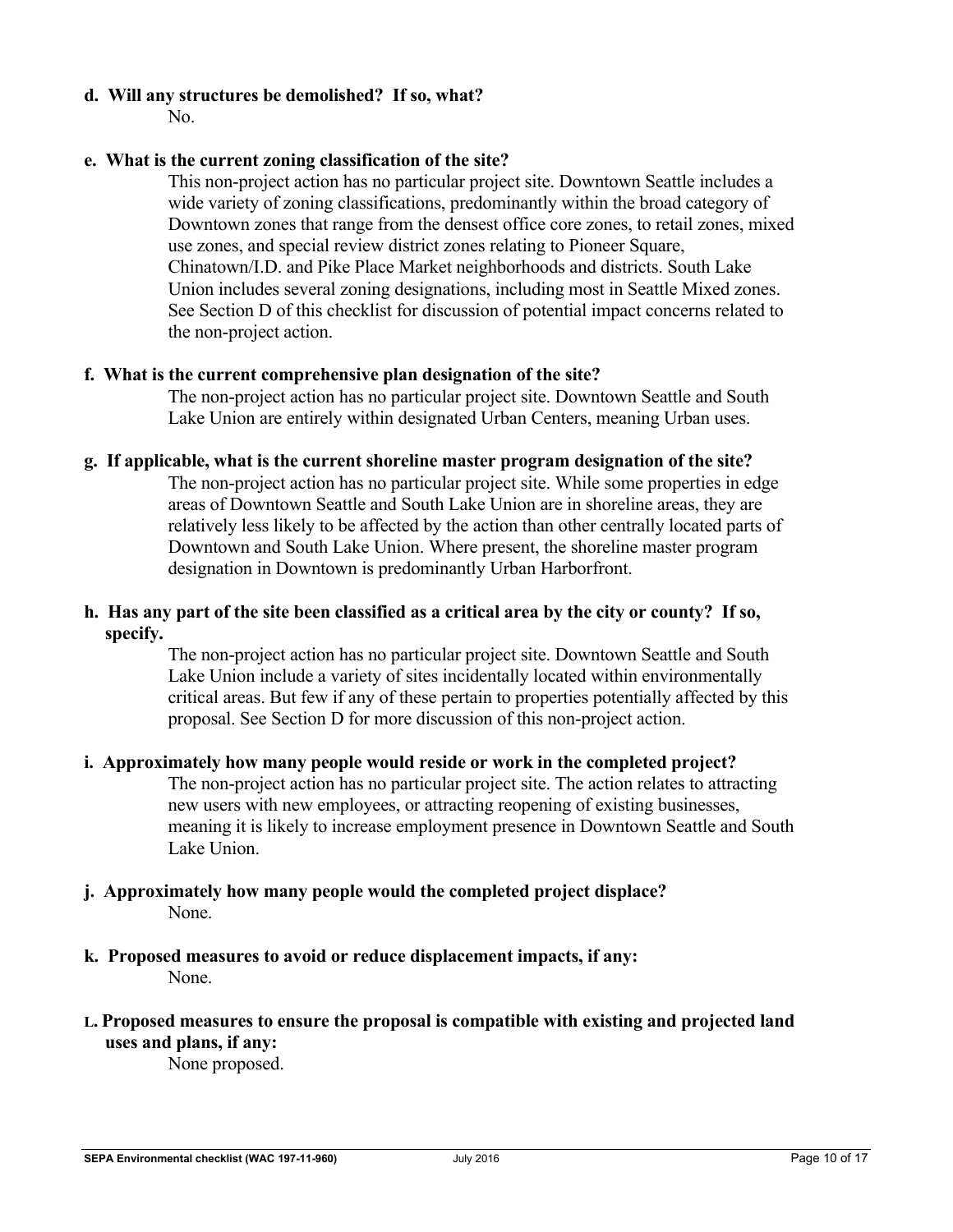## **m. Proposed measures to reduce or control impacts to agricultural and forest lands of longterm commercial significance, if any:**

None proposed.

## *9. Housing*

**a. Approximately how many units would be provided, if any? Indicate whether high, middle, or low-income housing.** 

> The non-project action has no particular project site and does not provide housing units.

**b. Approximately how many units, if any, would be eliminated? Indicate whether high, middle, or low-income housing.** 

> The non-project action has no particular project site and does not eliminate any housing units.

**c. Proposed measures to reduce or control housing impacts, if any:**  None proposed.

#### *10. Aesthetics*

**a. What is the tallest height of any proposed structure(s), not including antennas; what is the principal exterior building material(s) proposed?** 

> The non-project action has no particular project site, and would not be oriented to generating new tall structures. See Section D of this checklist for discussion of potential impact concerns related to the non-project action.

#### **b. What views in the immediate vicinity would be altered or obstructed?**

The non-project action is not likely to lead to altering or obstructing views. See Section D of this checklist for discussion of potential impact concerns related to the non-project action.

**c. Proposed measures to reduce or control aesthetic impacts, if any:**  None proposed.

#### *11. Light and Glare*

**a. What type of light or glare will the proposal produce? What time of day would it mainly occur?** 

> The non-project action would not produce adverse light or glare impacts as a result of its effect on future development. It could attract reopening of businesses along Downtown streets, which would not be considered or predicted to generate light/glare as an environmental impact.

- **b. Could light or glare from the finished project be a safety hazard or interfere with views?**  No.
- **c. What existing off-site sources of light or glare may affect your proposal?**  None.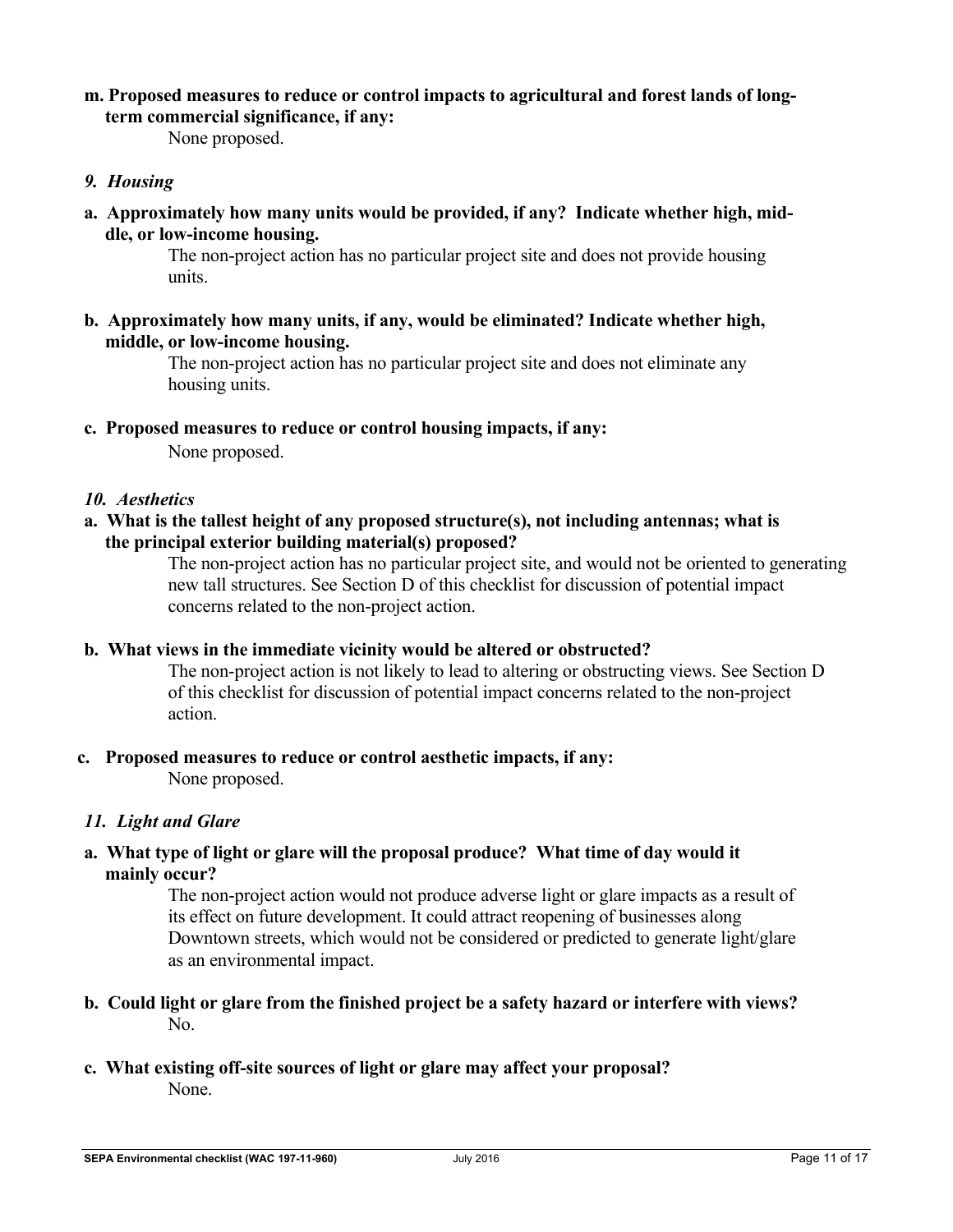# **d. Proposed measures to reduce or control light and glare impacts, if any:**

None proposed.

## 12. Recreation

- **a. What designated and informal recreational opportunities are in the immediate vicinity?**  There are a variety of designated and informal recreational opportunities in Downtown Seattle. The non-project action has no particular project site. See Section D of this checklist for discussion of potential impact concerns related to the nonproject action.
- **b. Would the proposed project displace any existing recreational uses? If so, describe.**  No.
- **c. Proposed measures to reduce or control impacts on recreation, including recreation opportunities to be provided by the project or applicant, if any:**  None proposed.
- 13. Historic and cultural preservation [help]
- **a. Are there any buildings, structures, or sites, located on or near the site that are over 45 years old listed in or eligible for listing in national, state, or local preservation registers ? If so, specifically describe.**

No. The non-project action has no particular project site. See Section D of this checklist for discussion of potential impact concerns related to the non-project action.

**b. Are there any landmarks, features, or other evidence of Indian or historic use or occupation? This may include human burials or old cemeteries. Are there any material evidence, artifacts, or areas of cultural importance on or near the site? Please list any professional studies conducted at the site to identify such resources.** 

No. The non-project action has no particular project site. See Section D of this checklist for discussion of potential impact concerns related to the non-project action.

**c. Describe the methods used to assess the potential impacts to cultural and historic resources on or near the project site. Examples include consultation with tribes and the department of archeology and historic preservation, archaeological surveys, historic maps, GIS data, etc.** 

The non-project action has no particular project site. See Section D of this checklist for discussion of potential impact concerns related to the non-project action.

**d. Proposed measures to avoid, minimize, or compensate for loss, changes to, and disturbance to resources. Please include plans for the above and any permits that may be required.** 

The non-project action has no particular project site. None proposed.

# *14. Transportation*

**a. Identify public streets and highways serving the site or affected geographic area and describe proposed access to the existing street system. Show on site plans, if any.** 

The non-project action has no particular project site. See Section D of this checklist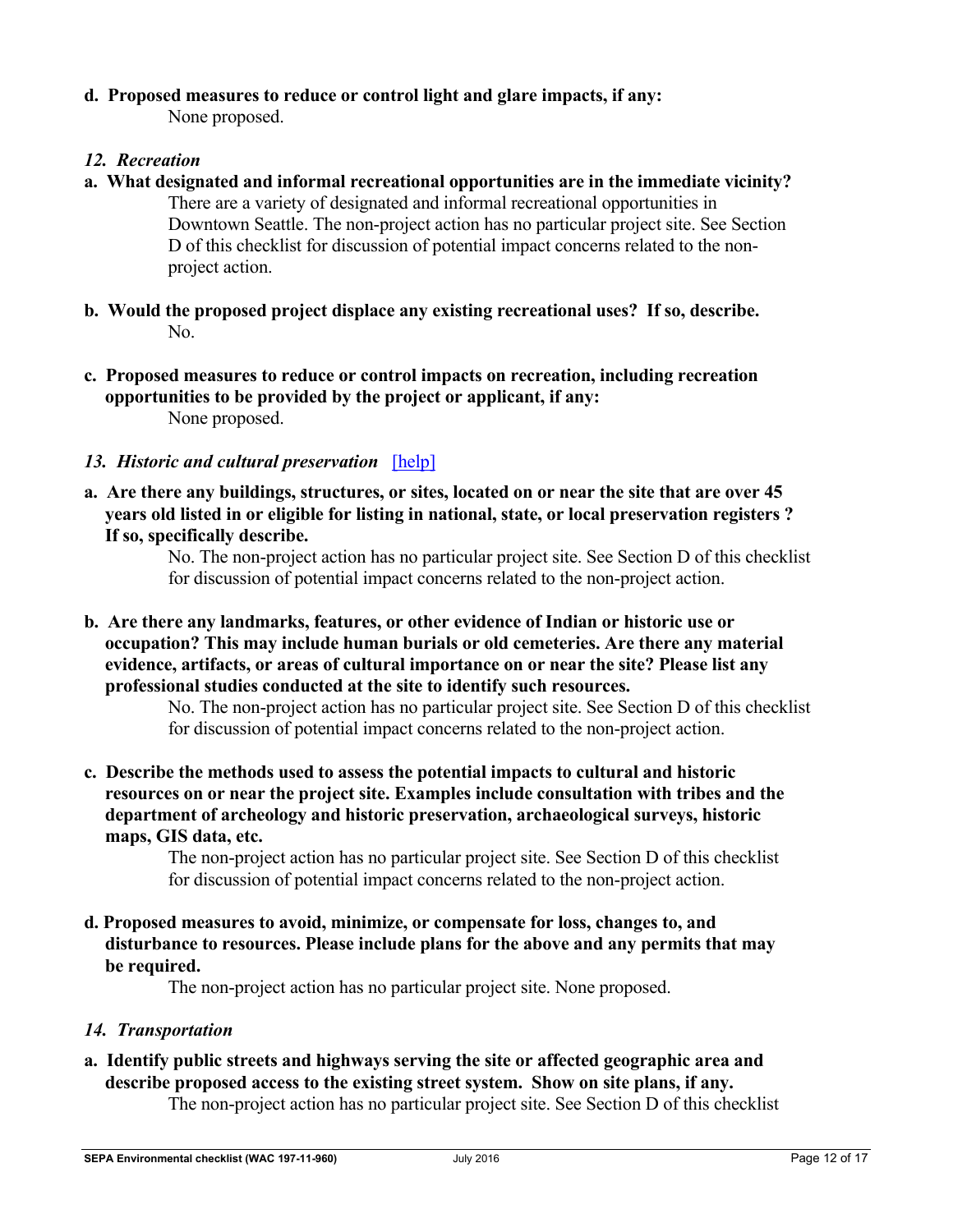for discussion of potential impact concerns related to the non-project action.

- **b. Is the site or affected geographic area currently served by public transit? If so, generally describe. If not, what is the approximate distance to the nearest transit stop?**  The non-project action has no particular project site. See Section D of this checklist for discussion of potential impact concerns related to the non-project action.
- **c. How many additional parking spaces would the completed project or non-project proposal have? How many would the project or proposal eliminate?**

The non-project action has no particular project site. See Section D of this checklist for discussion of potential impact concerns related to the non-project action.

**d. Will the proposal require any new or improvements to existing roads, streets, pedestrian, bicycle or state transportation facilities, not including driveways? If so, generally describe (indicate whether public or private).** 

> No. The non-project action has no particular project site. See Section D of this checklist for discussion of potential impact concerns related to the non-project action.

**e. Will the project or proposal use (or occur in the immediate vicinity of) water, rail, or air transportation? If so, generally describe.** 

No. The non-project action has no particular project site. See Section D of this checklist for discussion of potential impact concerns related to the non-project action.

**f. How many vehicular trips per day would be generated by the completed project or proposal? If known, indicate when peak volumes would occur and what percentage of the volume would be trucks (such as commercial and nonpassenger vehicles). What data or transportation models were used to make these estimates?** 

> The non-project action has no particular project site. If successful, the non-project action could increase ground-level use and business activity compared to current conditions. As such, new use and business activity could attract new trips by foot and certain increased volumes of vehicular trips. See Section D of this checklist for discussion of potential impact concerns related to the non-project action.

- **g. Will the proposal interfere with, affect or be affected by the movement of agricultural and forest products on roads or streets in the area? If so, generally describe.**  No.
- **h. Proposed measures to reduce or control transportation impacts, if any:**  None proposed.
- *15. Public Services*
- **a. Would the project result in an increased need for public services (for example: fire protection, police protection, public transit, health care, schools, other)? If so, generally describe.**

No. The non-project action has no particular project site. See Section D of this checklist for discussion of potential impact concerns related to the non-project action.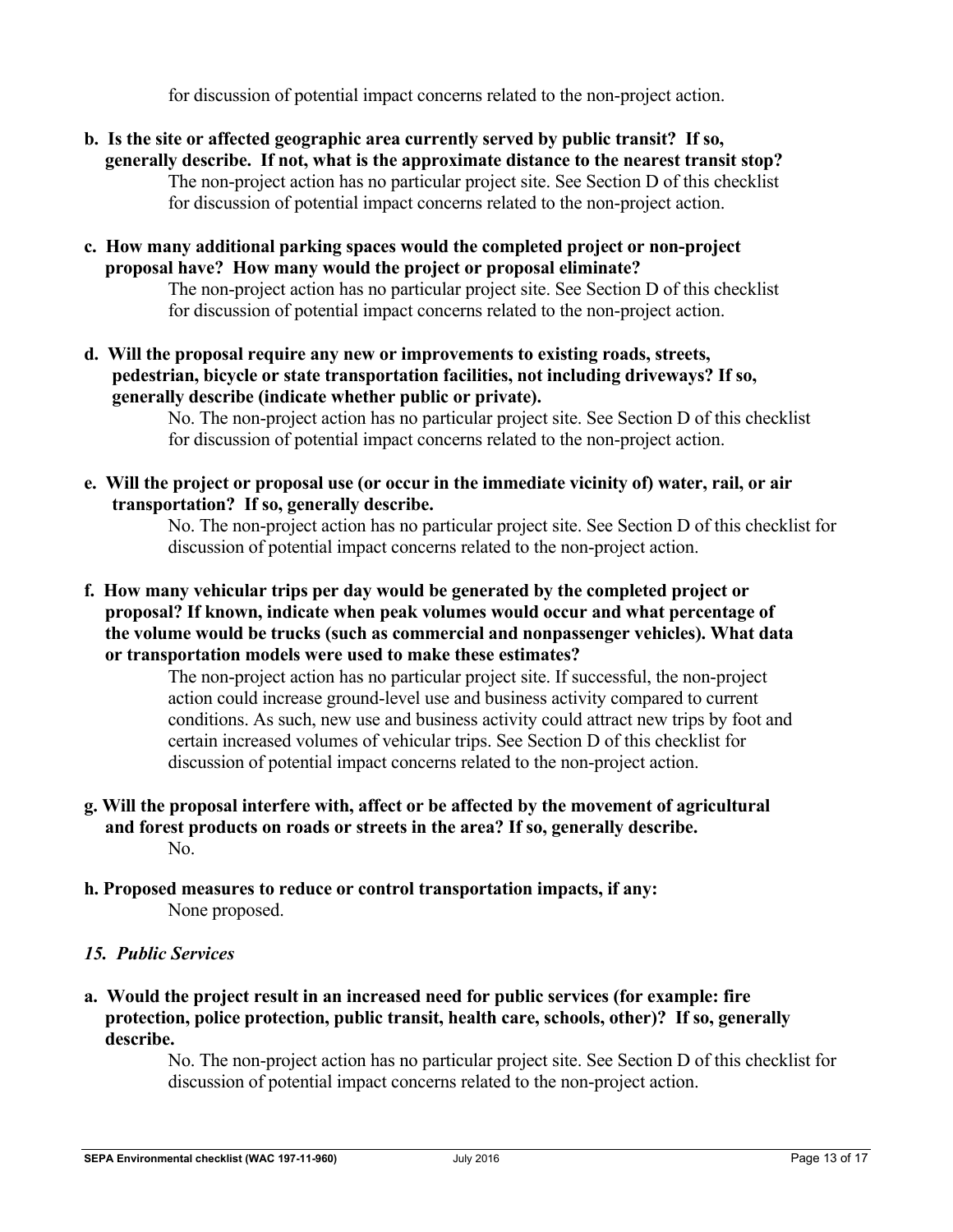#### **b. Proposed measures to reduce or control direct impacts on public services, if any.**  None proposed.

#### *16. Utilities*

#### **a. Circle utilities currently available at the site:**

**electricity, natural gas, water, refuse service, telephone, sanitary sewer, septic system, other \_\_\_\_\_\_\_\_\_\_\_** 

> The non-project action has no particular project site. See Section D of this checklist for discussion of potential impact concerns related to the non-project action.

**b. Describe the utilities that are proposed for the project, the utility providing the service, and the general construction activities on the site or in the immediate vicinity which might be needed.** 

> The non-project action has no particular project site. See Section D of this checklist for discussion of potential impact concerns related to the non-project action.

## *C. Signature* **[HELP]**

The above answers are true and complete to the best of my knowledge. I understand that the lead agency is relying on them to make its decision.

| Signature:                                         | /s/                |  |
|----------------------------------------------------|--------------------|--|
| Name of signee                                     | Mike Podowski      |  |
| Position and Agency/Organization:<br>Manager, SDCI |                    |  |
| Date Submitted:                                    | September 13, 2021 |  |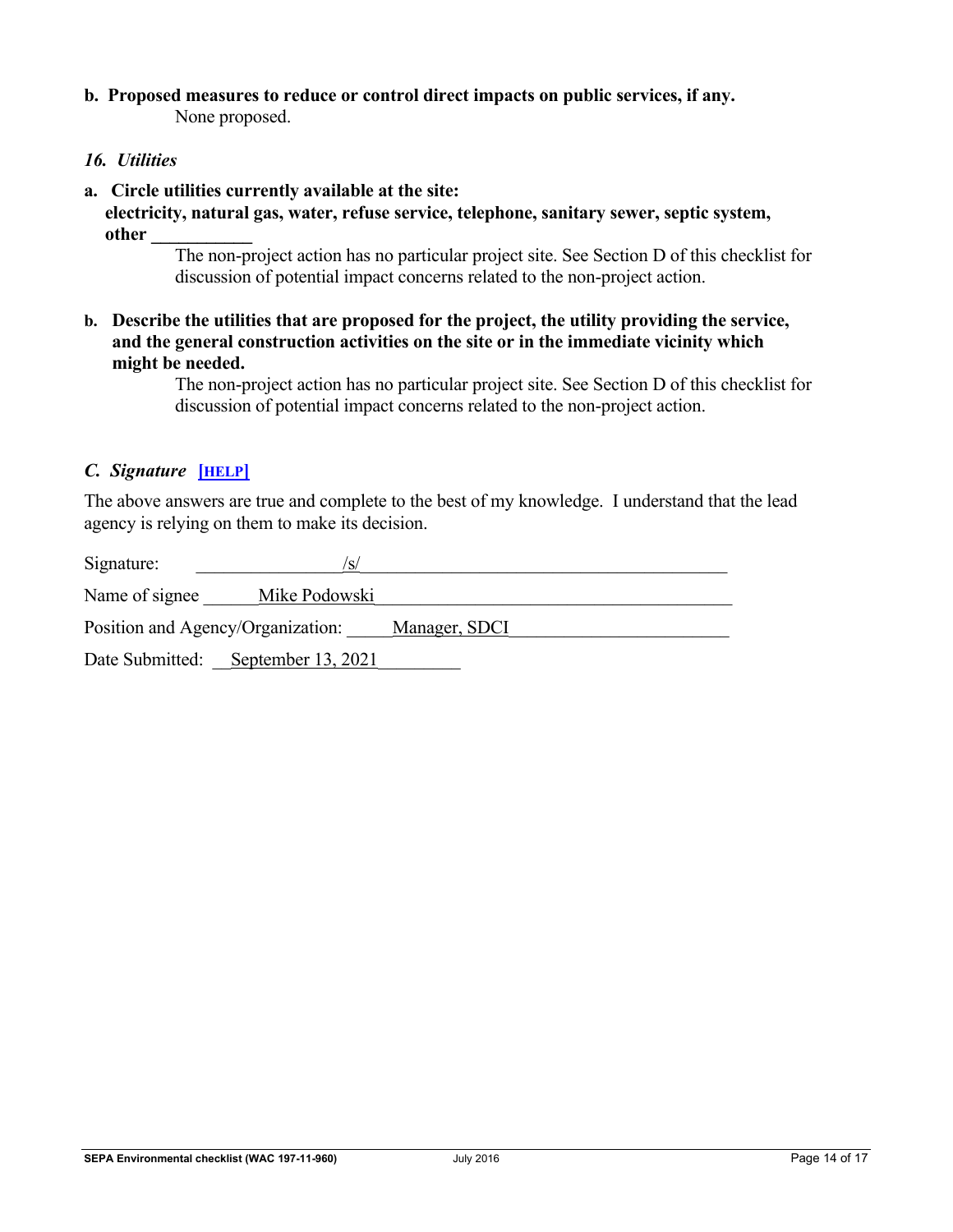## *D. Supplemental sheet for nonproject actions1*

#### **1. How would the proposal be likely to increase discharge to water; emissions to air; production, storage, or release of toxic or hazardous substances; or production of noise?**

The non-project action will not directly, indirectly, or cumulatively generate significant increases in discharges or emissions of toxic or hazardous substances, to the air or water, or increase the production of noise. Rather, it would provide more flexibility in code requirements to incentivize the increased or renewed presence of more ground floor uses within existing buildings in Downtown and South Lake Union. While individual uses that might be present could generate noise, the nature of probable uses and their approximate comparability to existing ranges of possible uses from street-level uses, means there is not a substantial potential for higher noise levels that might exceed permissible noise levels. Also, such new uses would also be subject to noise code enforcement if complaints were received.

## **Proposed measures to avoid or reduce such increases are:**

None proposed.

**2. How would the proposal be likely to affect plants, animals, fish, or marine life?** 

This non-project action will not directly, indirectly or cumulatively create negative impacts on plants, animals, fish, or marine life. This is due to a lack of a mechanism for generating probable adverse effects on plant, animals, fish or marine life elements of the environment. Also, see the response to Question D.1 above. The proposed greater flexibility for uses at the street-level of existing buildings would not increase the size of buildings or lead to greater habitat losses or different kinds of adverse impacts on these biological resources.

#### **Proposed measures to protect or conserve plants, animals, fish, or marine life are:**  None proposed.

#### **3. How would the proposal be likely to deplete energy or natural resources?**

This non-project action will not directly, indirectly or cumulatively generate negative impacts on energy or natural resource depletion. This is due to a lack of a mechanism for generating probable adverse effects. Rather, new uses encouraged by the proposal would tend to occupy existing building spaces where energy systems and other utilities are already present and have been predominantly in use except over the last year or two. This means the proposal will not indirectly lead to greater or lesser energy efficiency in the built environment, or more or less depletion of natural resources than might otherwise occur in already-built structures. See the responses to Questions D.1 and D.2 above.

## **Proposed measures to protect or conserve energy and natural resources are:**  None proposed.

**4. How would the proposal be likely to use or affect environmentally sensitive areas or areas designated (or eligible or under study) for governmental protection; such as parks, wilderness, wild and scenic rivers, threatened or endangered species habitat, historic or cultural sites, wetlands, floodplains, or prime farmlands?** 

Reviewer edit comments (G. Clowers) shown as underline text in this checklist.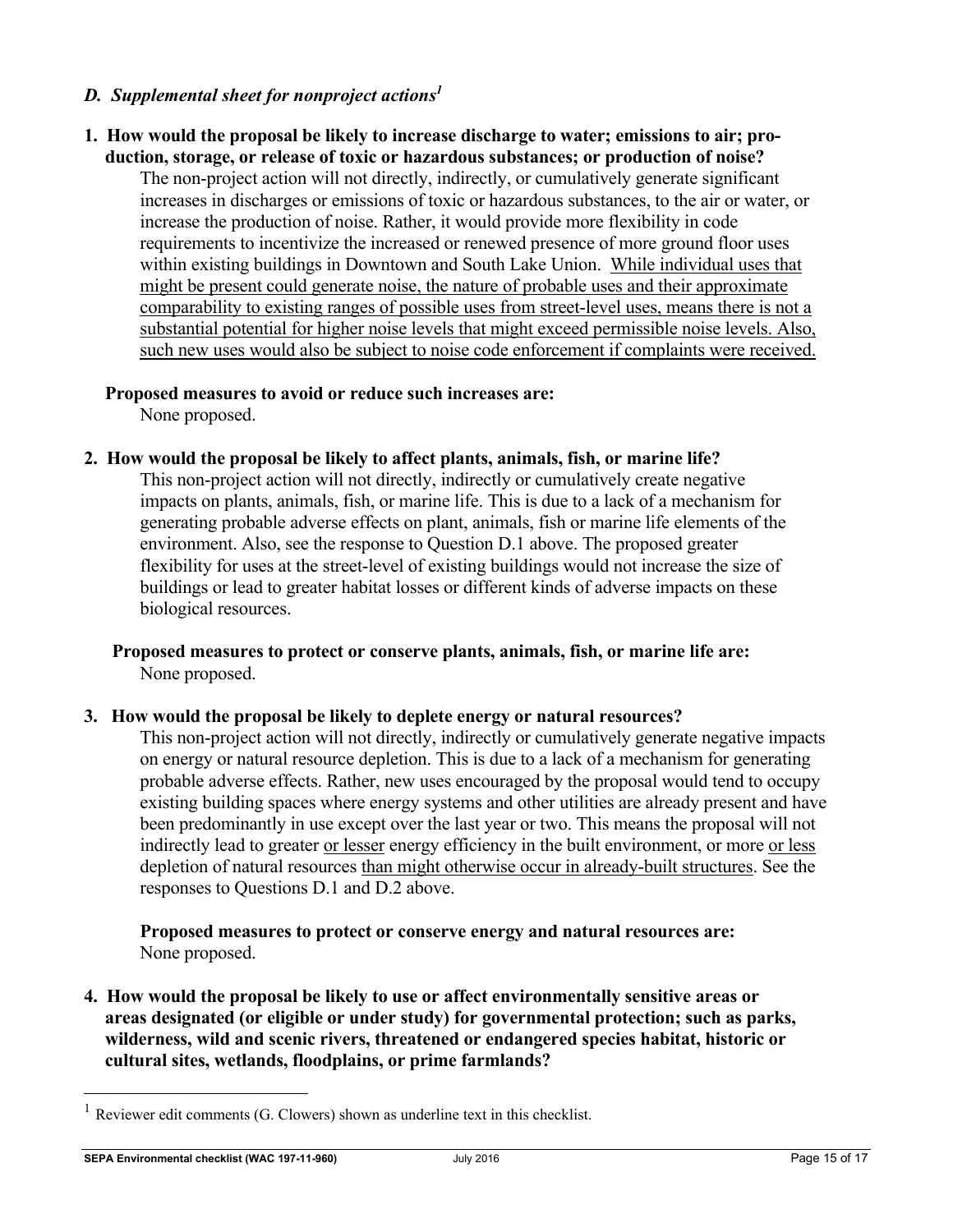This non-project action would not directly, indirectly or cumulatively generate negative impacts on environmentally sensitive areas or resource areas of this kind. This is due to a lack of a mechanism for generating these probable adverse effects. Most of these natural resources are only scarcely present within Downtown Seattle and South Lake Union, and the action to encourage new uses in existing buildings will not threaten to impact these resources. See the responses to Questions D.1, D.2, and D.3 above. With respect to historic or cultural sites, the action will not increase the likelihood that existing historic buildings will be physically affected by allowing the additional proposed uses at streetlevel. Rather, decisions about proposals for historic buildings or sites will continue to be made by the DON Director or boards tasked with reviewing and recommending actions on permit proposals in the Pioneer Square Preservation District. This includes potential for new uses within or adjacent to an existing historic building or site, where potential impacts related to street-level uses would be in the purview of the DON Director, boards and City permit reviewers to evaluate and decide if mitigating actions would be needed. This could occur through design review, board review, or other review processes, and would occur consistent with City policies about such impacts and regulatory protections. It is also worth noting that the action does not alter these requirements and allowances for the special review district.

 **Proposed measures to protect such resources or to avoid or reduce impacts are:**  None proposed.

## **5. How would the proposal be likely to affect land and shoreline use, including whether it would allow or encourage land or shoreline uses incompatible with existing plans?**

The details of this non-project action are not likely to generate significant adverse impacts on land use and shoreline use patterns, directly, indirectly, or cumulatively. This action is not likely to negatively affect the arrangement and combinations of land uses on the ground that could occur within Downtown or South Lake Union. Rather, overall land use patterns are primarily affected by the existing zoning patterns across the city, and associated factors such as density limits. Therefore, this analysis identifies no probable impacts of incompatibility with land use plans. The additional street-level uses allowed are currently allowed in zoning that applies to both Downtown and South Lake Union in upper floors and other areas where the more limited use allowances currently apply. The action will not apply within the shoreline area.

The non-project action will not lead to added height/bulk/scale of buildings and related aesthetic visual impacts, as the legislation only applies to existing or permitted buildings. Also, no views will be impacted by the action, whether protected designated public viewpoints or otherwise. If visual changes occur, they will consist of tenant improvements that may be visible from the sidewalks within the vicinity of the streetlevel use.

The action will vary from existing zoning allowances to some degree, by allowing lessactive uses along designated pedestrian streets. However the ability to site a use newly allowed by the action is temporary for one year. This will help mitigate any use related impacts, which are not anticipated to be significant as the allowed uses are otherwise already allowed in these zones and are also allowed for the most part in neighborhood